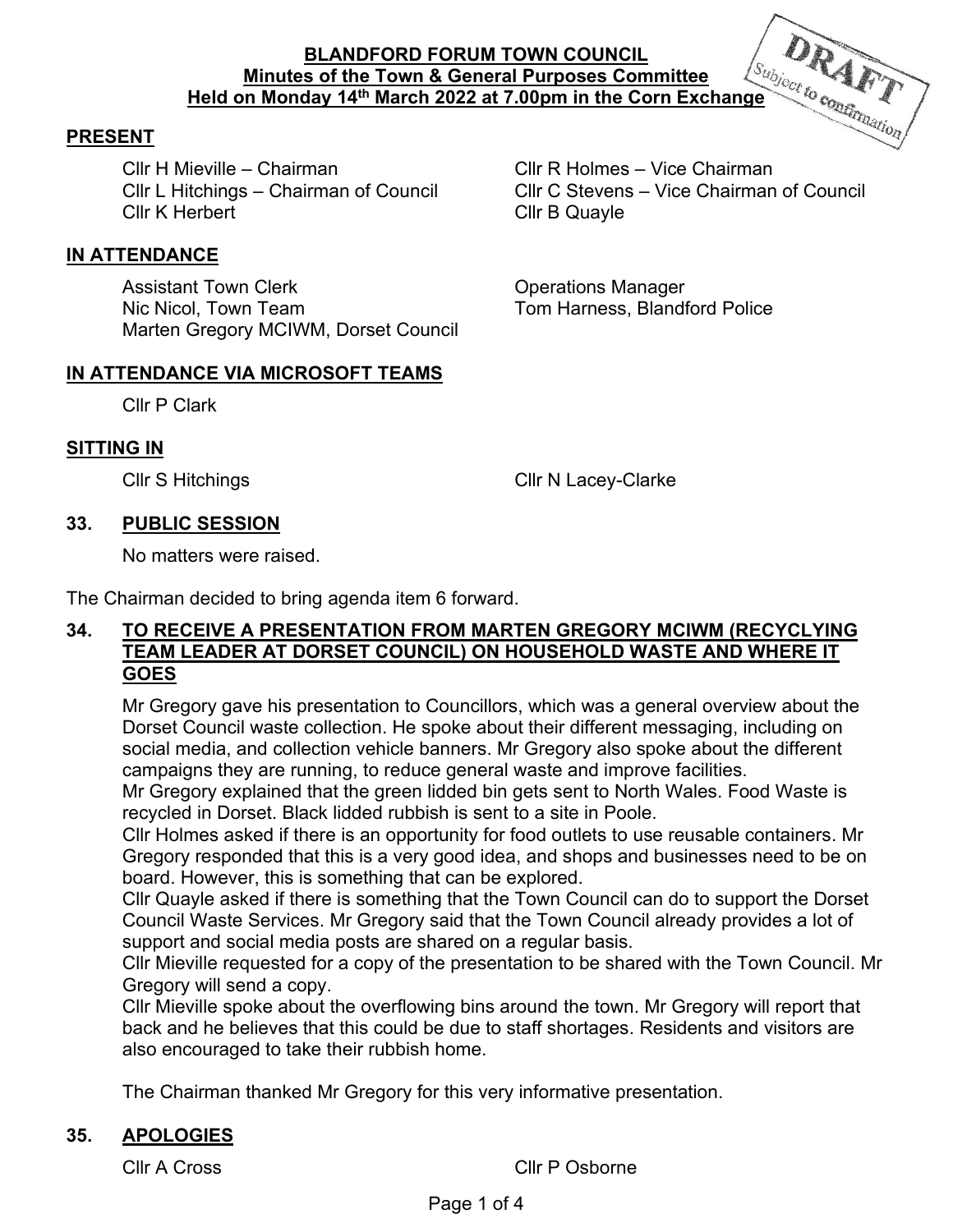# **36. TO RECEIVE ANY DECLARATIONS OF INTEREST AND REQUESTS FOR DISPENSATIONS**

None had been submitted.

# **37. MINUTES OF THE MEETING HELD ON 15TH NOVEMBER 2021**

It was PROPOSED by Cllr L Hitchings, SECONDED by Cllr Holmes and AGREED unanimously that the Minutes be APPROVED and SIGNED.

### **38. TOWN CLERK'S REPORT AND CORRESPONDENCE**

38.1 Following the damage to the Public Art canopy, the manufacturer of the canopy has been contacted to provide a quote for the repair. This will be an item for consideration on the Town Council agenda on 28<sup>th</sup> March 2022.

### **39. GENERAL UPDATES FROM:**

39.1 Blandford Business Support Group

The paper was noted (see Appendix A).

#### 39.2 Blandford Police

The paper was noted (see Appendix B) and PC Harness introduced himself and reported that he has returned to working in the Blandford area. Councillors welcomed him back and the Chairman thanked him for his attendance.

39.3 Market Manager

The paper was noted (see Appendix C).

39.3.1To consider extending the Winter rate until  $1<sup>st</sup>$  July

It was PROPOSED by Cllr L Hitchings, SECONDED by Cllr Herbert and AGREED unanimously that

**The Committee wishes to extend the Winter rate of £15.00 until 31st July 2022, without the free week in every four.** 

# **ACTION: TOWN CLERK**

# 39.4 Town Team

 Nic Nicol gave an update on the projects they are working on, which includes introducing bus shelters in Blandford St Mary, the 20 is Plenty Campaign, arts workshops and a family fun day in May. He advised that the Town Team is a registered community group and is therefore able to apply for grants other organisations might not have access to. They have aspirations to conduct a clean air campaign sometime in the future. Once the paving slab programme is completed Dr Hixson-Andrews will be looking at disabled access to shops again. The Town Team is looking forward to the town centre enhancement working group starting up again and enquired when Dorset Council will conduct the survey with shops and businesses. Cllr Lacey-Clarke reported that there will soon be a consultation coming out on widening one of the pavements in the town centre. Once this has been completed, they can give a further update on a timeline for the paving slab programme. Cllr Lacey-Clarke also reminded Dorset Council at a recent meeting that the survey was promised, and it was confirmed that this will take place.

The Chairman thanked Mr Nicol for attending the meeting.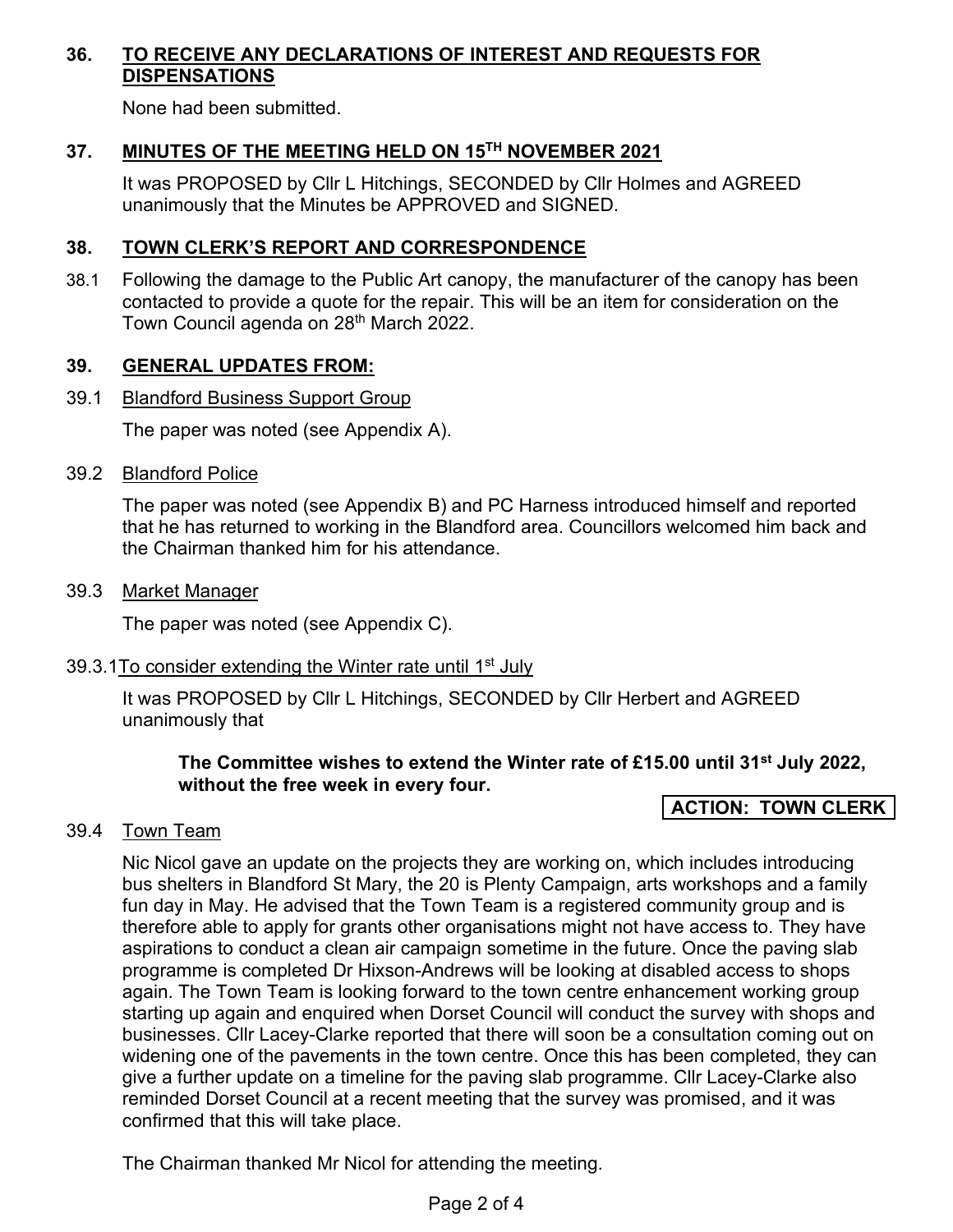# **40. DORSET COUNCIL HIGHWAYS**

#### 40.1 To consider expenditure approval for a shelter for the bench along Wimborne Road

The paper was noted (see Appendix D).

It was PROPOSED by Cllr Holmes, SECONDED by Cllr Quayle and AGREED (4 in favour, 1 against, 1 abstention) that

**The Committee approves the request for a shelter for this bench and would like to proceed with Option B, at a cost of £2,168 + VAT + Delivery, using budget line DCC Highways (Expenditure Authority: General Power of Competence, Localism Act 2011, S1-8). It was agreed to request for Dorset Council to provide a real time information sign, as the Town Council is providing the bus shelter infrastructure.** 

# **ACTION: TOWN CLERK**

### **41. REVIEW OF TOWN & GENERAL PURPOSES BUDGETS**

41.1 Analytical Review of Revenue Budget to 28<sup>th</sup> February 2022

The paper was noted (see Appendix E).

41.2 Review of Earmarked Reserves to 28<sup>th</sup> February 2022

The paper was noted (see Appendix F).

41.3 Reserve Accounts to 28<sup>th</sup> February 2022

The paper was noted (see Appendix G).

#### **42. CHRISTMAS DECORATIONS**

The Chairman decided to take agenda item 10.1 and 10.2 together.

42.1 To consider expenditure authority for the lighting up of Woodhouse Gardens for the month of December and to consider expenditure authority for the introduction of Cross Street **Decorations** 

The paper was noted (see Appendix H and I).

It was PROPOSED by Cllr L Hitchings, SECONDED by Cllr Stevens and AGREED unanimously that

**The Committee agrees to a public engagement/consultation at the Community Expo on 26th March, providing information on the lighting up of Woodhouse Gardens and the town centre, asking the public if they would like to see more / less / the same amount of Christmas lighting. The results of the consultation will be considered by a Working Group, consisting of Cllrs Stevens, Quayle, Mieville, Holmes and L Hitchings. The findings and proposals of the working group will be brought back to the Town Council meeting scheduled for 25th April 2022.** 

**ACTION: TOWN CLERK**